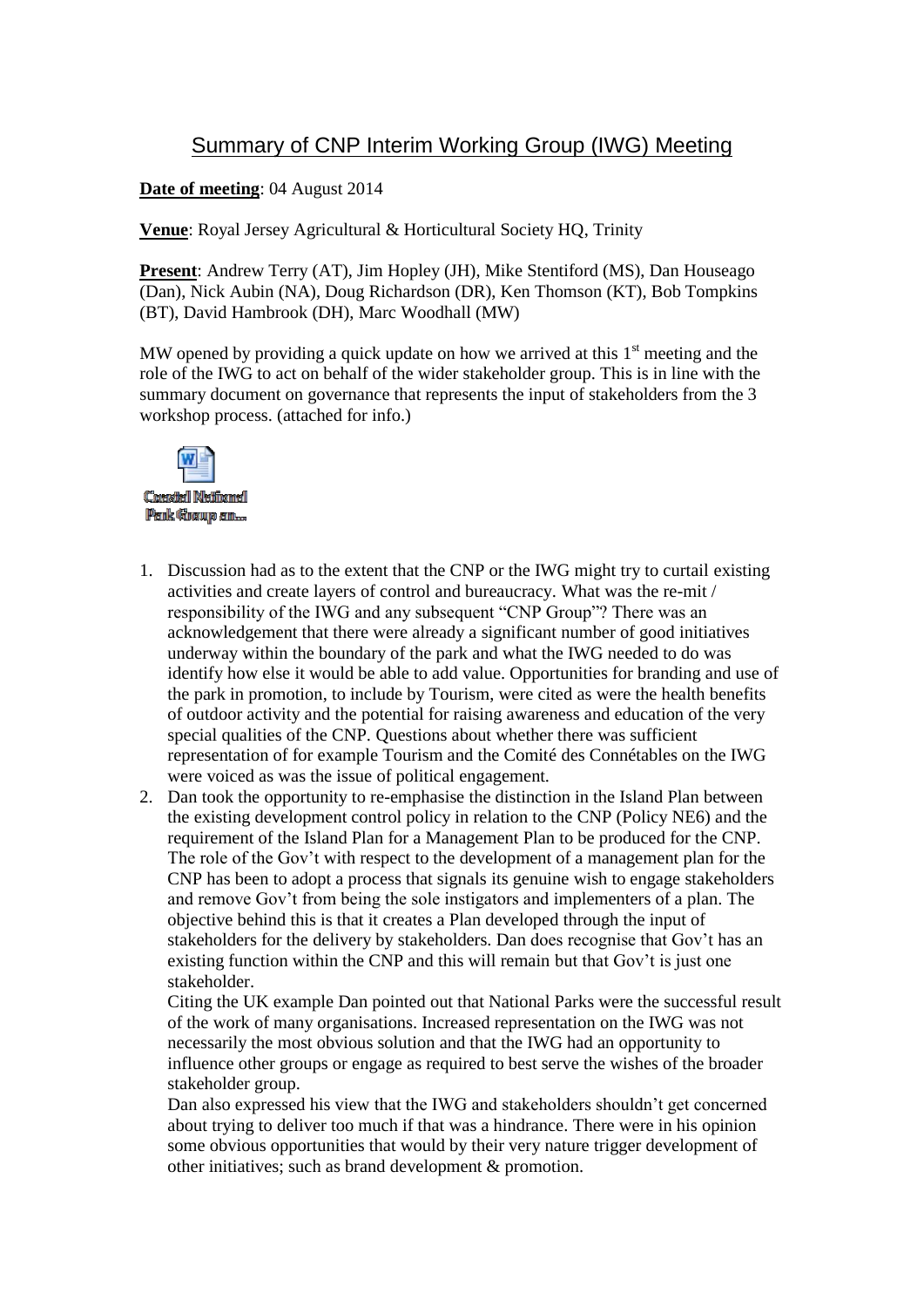3. JH suggested that we shouldn't be re-inventing the wheel in terms of a National Park and that we could use experience within the IWG of the UK set-up to for the benefit of the Jersey CNP.

JH shared his misgivings with elements of the process but he does understand the constraints that the process worked to. He did feel it was unfortunate not to have any female representation or Tourism representation on IWG and also felt there was a need for parochial involvement. He asked what were the constraints if any on the IWG to bring in additional members.

There was a group discussion about the opportunities that had been presented to all stakeholders to sit on the IWG and whilst some still felt there was lightness of representation the key point agreed on by all was the need for a representative from Tourism to join the IWG. There was a general discussion about the forthcoming changes at Tourism and JH offered to approach Tourism. They also have a new CEO and JH to raise the issue of the CNP with him.

- 4. Furthering the debate about representation DH raised the question about whether the stakeholder process has been politically naïve by not engaging politicians, particularly the Constables. Undoubtedly the Constables play an important role at various levels within areas of the CNP and there was a discussion about a possible role for them on the IWG. Some felt that Constables should be represented with others also questioning the position of the DoE Minister in relation to the CNP. The outcomes of this discussion in respect of Constable representation on the IWG is reflected in point 15.
- 5. Dan re-iterated the point that Gov't's objective wasn't to control this process. He pointed out that the benefit of this being a stakeholder led initiative was that Gov't were removed from their traditional role of control in favour of a more collaborative role. In saying that he felt that the IWG and stakeholders should recognise that they probably had an opportunity to do things differently, but that others would be watching with interest. It might therefore at this stage be prudent to not search for political representation but instead request it when it was needed by the IWG. Dan has a role in political management as part of his stakeholder contribution to the IWG and CNP process.
- 6. Dan re-iterated the difficulty in choosing the best options to be taken by the IWG, pointing out that if it was easy it would probably already be happening. There was general agreement with this. He proposed engaging National Parks in the UK to get them to inform / visit / speak to the IWG about the difficulties in balancing the wishes of Authority with the Management Plan and Organisations. He would be happy to action that.
- 7. AT agreed that this would be a very beneficial link to establish.
- 8. KT asked if there were Parks in the UK similar to Jersey. Not in terms of scale but geographically Pembrokeshire is very similar with a linear coastal aspect and others such as the South Downs are relatively recently established so approaching what they do with a possibly different approach.
- 9. Another discussion was had about the extent of prohibiting certain activities and what the role of the IWG was in this. The key message to emerge from that discussion was that there was a need to establish a balance and that everyone should be able to use the Park but enjoy wisely.
- 10. MS stated that he felt the biggest opportunity for the CNP was that of promotion. He feels a genuine sense of diminishing pride in Jersey and sees the fantastic opportunity that the CNP could provide in addressing these issues. MS offered to use his contacts, including those at the JEP, with regard to promotional work.
- 11. There was a general discussion about how promotion and logo development might happen. Initial thoughts were around keeping it simple possibly asking schools to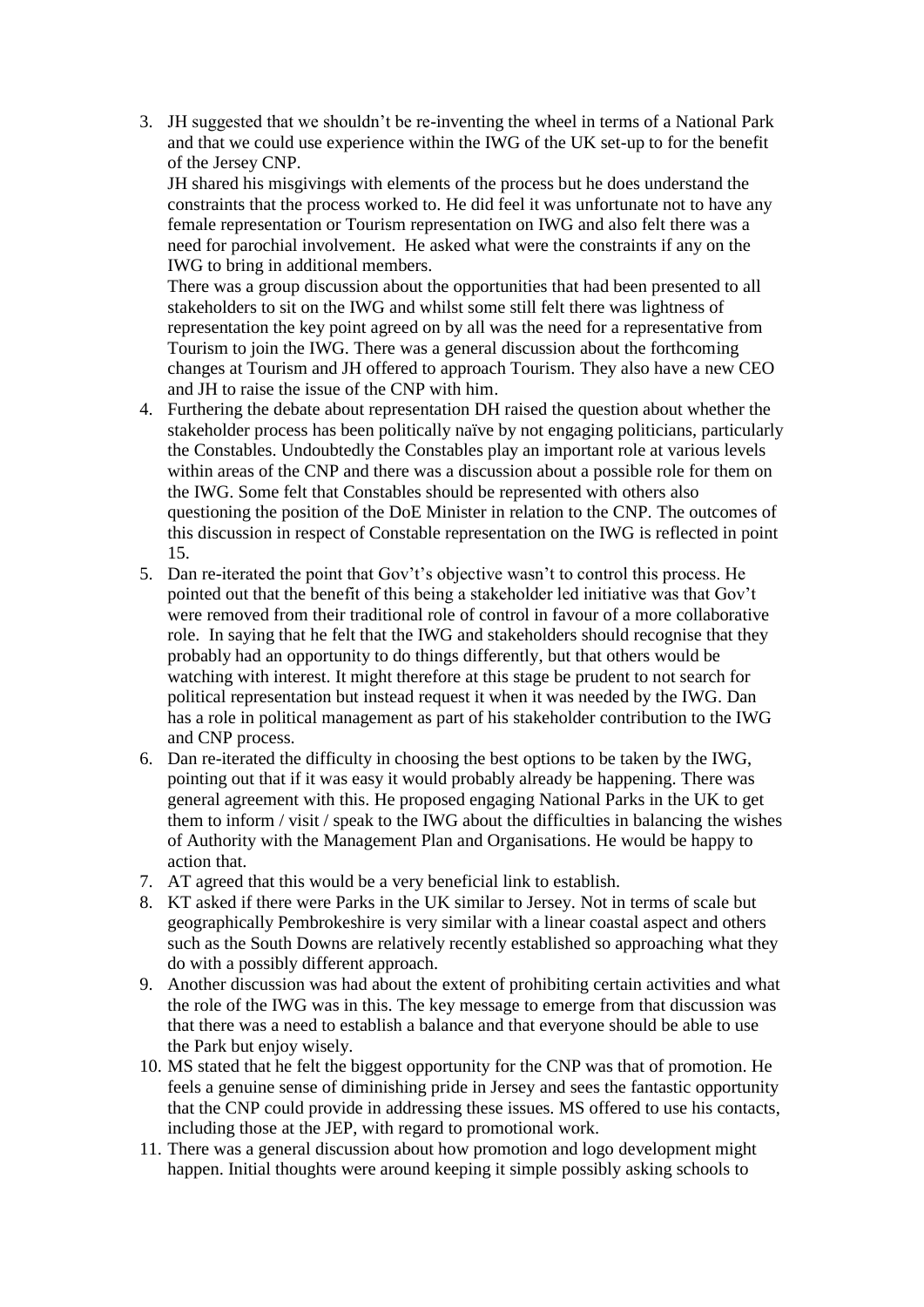develop a logo using the JEP as a mechanism and using cafes, leaflets and other simple infrastructure (such as dustbins) to generate promotional opportunities around the CNP and embed the idea of the CNP in the public psyche. MS suggested that there was a definite need for a map that the public see. There was discussion around the pro's and cons' of using a professional agency: Con's included expense, time, and lost opportunity to engage the public. Pro's identify parameters for design of logo & brand, create a professional image (could be by using public created image), cover the need to reach multiple audiences.

MW clarified that Tourism and a number of stakeholders have offered their skills and resources, during the workshop process, to develop this work. The IWG should take advantage of these offers. They include amongst others Tourism, Jeff Hathaway, Martyn Farley, John Garton, Mike Stentiford. In addition most stakeholders accept the need to refer to / embed the CNP as broadly as possible across areas they are involved in. (See section 4 p17-21 of Workshop 3 report & section 5 p39-41of Workshop 1 report).

The discussion on promotion moved to Plemont and questions on how the work there was going develop. Was it in the CNP? Could it be? Did the IWG / CNP Group have a role to play in lobbying for this? Further on in the meeting there was also a discussion about commenting on the Rural Economy Strategy (RES) in 2015. The RES may provide an opportunity to establish the CNP as something of an economic hub. This possible role for the IWG / CNP Group as a stakeholder for the CNP will need to be discussed at later meetings.

- 12. AT stated he felt there were 4 keys issues to be dealt with by the IWG: Governance; Communication; Budgets; Monitoring. He feels the IWG need to establish the boundaries / role of the group. There was some discussion about this but the IWG felt that these were difficult questions and that they needed to avoid the risk of over functioning. They also didn't have the answers right now. In terms of maintaining momentum maybe it was easier to concentrate on some initiatives that were simpler to deliver, in the likelihood that these would provide some answers to other key questions. Dan re-iterated the point that the IWG might like to hear the experiences of those form UK Parks and then re-engage with the governance questions. It may be that convincing people of the merits of the CNP Plan is more important that establishing authority, the latter won't come without the former.
- 13. JH suggested that some of these issues could be addressed through the creation of an association or charitable body. There are readily available templates and "how to" guides on establishing various types of body and that he would make enquiries as to the options available for consideration by the IWG. Questions of future funding were raised. Dan suggested that the Tourism Development Fund might be able to support specific CNP initiatives. In addition there might be some smaller sums that could be applied for at the DoE under existing work initiatives. Benefits of distancing the IWG / CNP Group from Gov't is that it may make it easier to target funding streams. Charitable status might prove a good route in this respect. JH offered to ask for advice from the Jersey Voluntary and Community Partnership in this respect. DR asked if you need legal involvement in this and are there costs. Dan suggested it may be possible to use SOJ Law Offices to support this. Dan raised the point about the IWG maintaining engagement with the broader stakeholder group (as it's part of their remit) and issues like this might be something for them to consider.
- 14. There was recognition that there were a number of actions that needed to be completed before the IWG members use their contacts to promote the work of the stakeholders and the development of the CNP – See Action list at end.